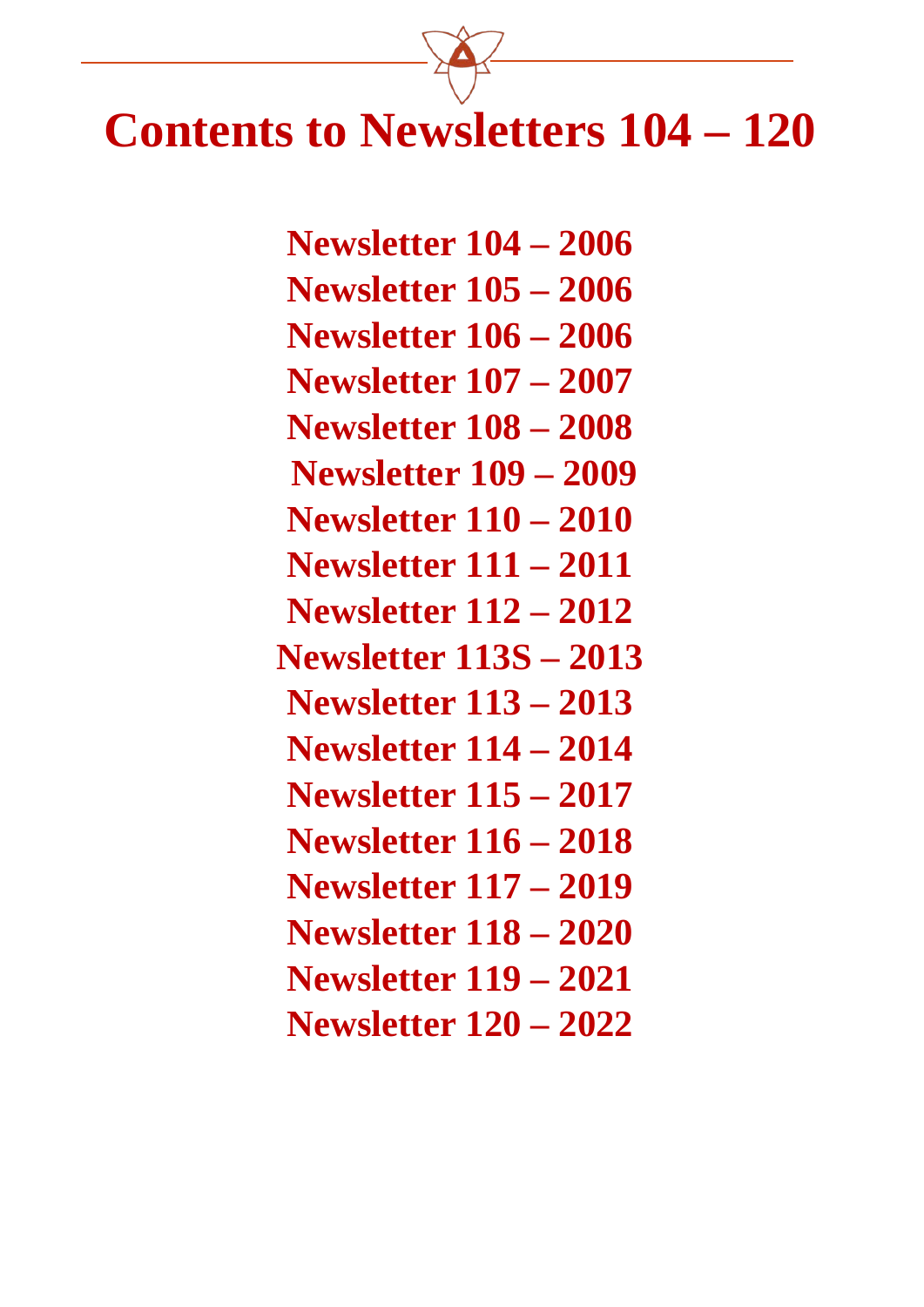

<u> 1989 - Johann Barnett, fransk politiker</u>

 $\overline{\phantom{a}}$ 

<span id="page-1-0"></span>

| Editorial                                                                           |                                   | $\overline{2}$ |
|-------------------------------------------------------------------------------------|-----------------------------------|----------------|
| <b>IMTA Council</b>                                                                 |                                   | 3              |
| <b>IMTA Branches</b>                                                                |                                   | 4              |
| Surfin' for Maths                                                                   |                                   | 5              |
| A Survey of Members Interest in Topics for the Newsletter                           |                                   | 6              |
| Fr. Ingram Memorial Lecture:                                                        |                                   |                |
| Second Level Maths Education in Ireland 2005 and beyond: 'Maths Questions'          |                                   |                |
|                                                                                     | Peter Tiernan, Dublin             | 7              |
| Some Innovative Projects to Watch Out For                                           |                                   | 10             |
| Using Technology to Teach Mathematics                                               | Mary O'Donnell, Dublin            | 11             |
| Drawing on Pythagoras                                                               | Neil Hallinan, Dublin             | 13             |
| Songs with Numbers in their Title                                                   | Colette Nolan and friends, Dublin | 16             |
| R.W. C.                                                                             |                                   | 18             |
| NUIM Competition: courtesy of Maths Department, NUI Maynooth                        |                                   |                |
| Senior Quiz                                                                         |                                   | 19             |
| Junior Quiz                                                                         |                                   | 20             |
| Senior Quiz Solutions                                                               |                                   | 21             |
| <b>Junior Quiz Solutions</b>                                                        |                                   | 22             |
| Ríomhaire agus Dúch – Planning for Junior Cert Foundation                           | Neil Hallinan, Dublin             | 23             |
| Maths in Practice                                                                   | Neil Hallinan, Dublin             | 29             |
| Solutions to Leaving Certificate Higher Mathematics 2005 Maurice O'Driscoll, Dublin |                                   | 30             |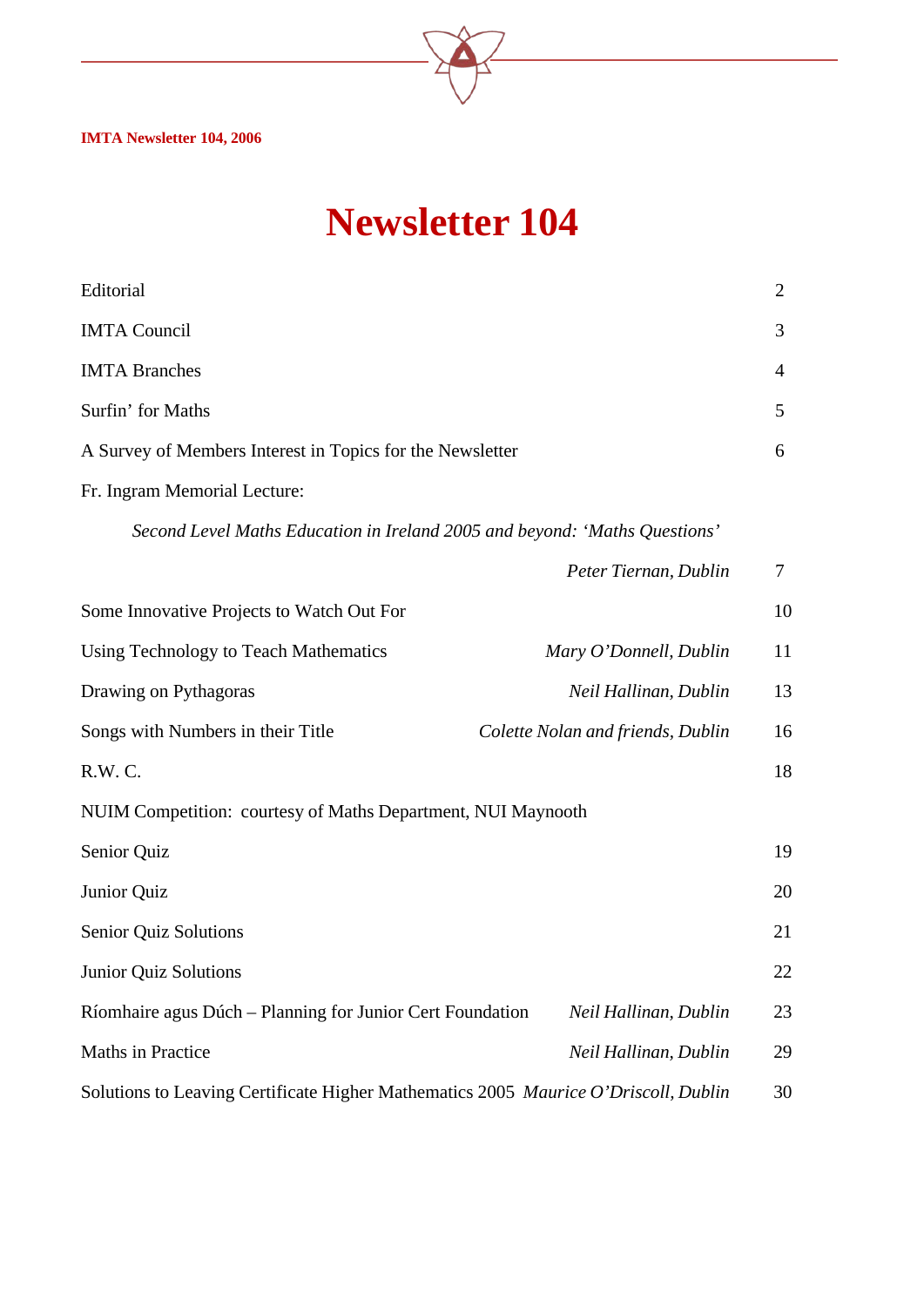

<span id="page-2-0"></span>

| Editorial                                                                      |                                     | 2  |
|--------------------------------------------------------------------------------|-------------------------------------|----|
| William Rowan Hamilton and the Quaternion Walk Fiacre Ó Cairbre, NUI, Maynooth |                                     | 3  |
| The Ballad of Rowan Hamilton                                                   | Jack Gannon, Cabra, Dublin<br>14    |    |
| The Benefactor                                                                 | June Robinson, Dublin               | 15 |
| A Quaternionic Gem                                                             | Anthony G. O'Farrell, NUI, Maynooth | 16 |
| William Rowan Hamilton: Contributions to Physics                               |                                     |    |
| Siddhartha Sen, Trinity College, University of Dublin                          |                                     | 26 |
| <b>Mathematics in Practice</b>                                                 | 28<br>Neil Hallinan, Dublin         |    |
| The Best Card Trick Ever                                                       | 30<br>Eamonn Flannery, Cork         |    |
| Mathematical Aspects of Irish Elections                                        |                                     |    |
| Helmer Aslaksen, NUS, Singapore and Gary McGuire, NUI, Maynooth                | 40                                  |    |
| <b>Further Calculus and Series</b>                                             | Paul Holland, Galway<br>60          |    |
| Applied Mathematics Leaving Certificate Higher 2005 Solutions                  | 61<br>John Maher, Dublin            |    |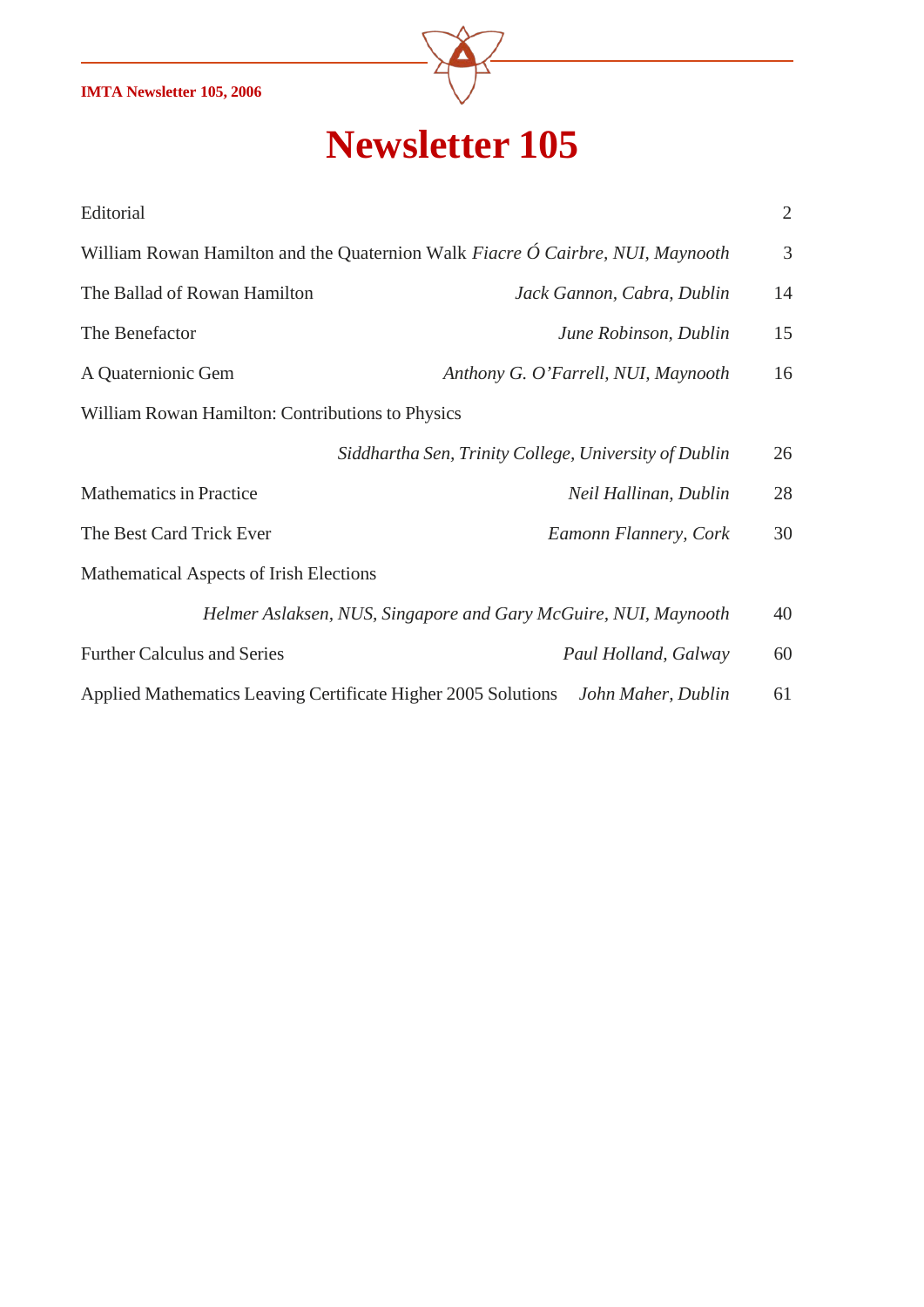

<span id="page-3-0"></span>

| Editorial                                                               |                                                | $\overline{2}$ |
|-------------------------------------------------------------------------|------------------------------------------------|----------------|
| Pythagoras                                                              | Robert P. Crease, State University of New York | 3              |
| Wise Words                                                              | I.M.A. Worm                                    | 5              |
| Preparing for Subject Inspection                                        | Brendan O'Sullivan, Cork                       | 6              |
| Primes                                                                  | Brendan O'Sullivan, Cork                       | 8              |
| <b>Customising Toolbars for Maths Teachers</b>                          | Horst Punzet, Dublin                           | 26             |
| The Dame and the Knights of the Square Table                            | Paul Behan, Kilkenny                           | 30             |
| Irish Junior Maths Competition 2007 – Entry Form                        | Michael D. Moynihan, Cork                      | 34             |
|                                                                         |                                                |                |
| Estimating the Cost of Filling the 2006 GAA Players Sticker Album using |                                                |                |

Euler's Approximation for Harmonic Sums

|                          | Kevin Hayes and Ailish Hannigan, University of Limerick                             | 35 |
|--------------------------|-------------------------------------------------------------------------------------|----|
| A Record Prime and GIMPS |                                                                                     | 39 |
|                          | Solutions to Leaving Certificate Higher Mathematics 2006 Maurice O'Driscoll, Dublin | 40 |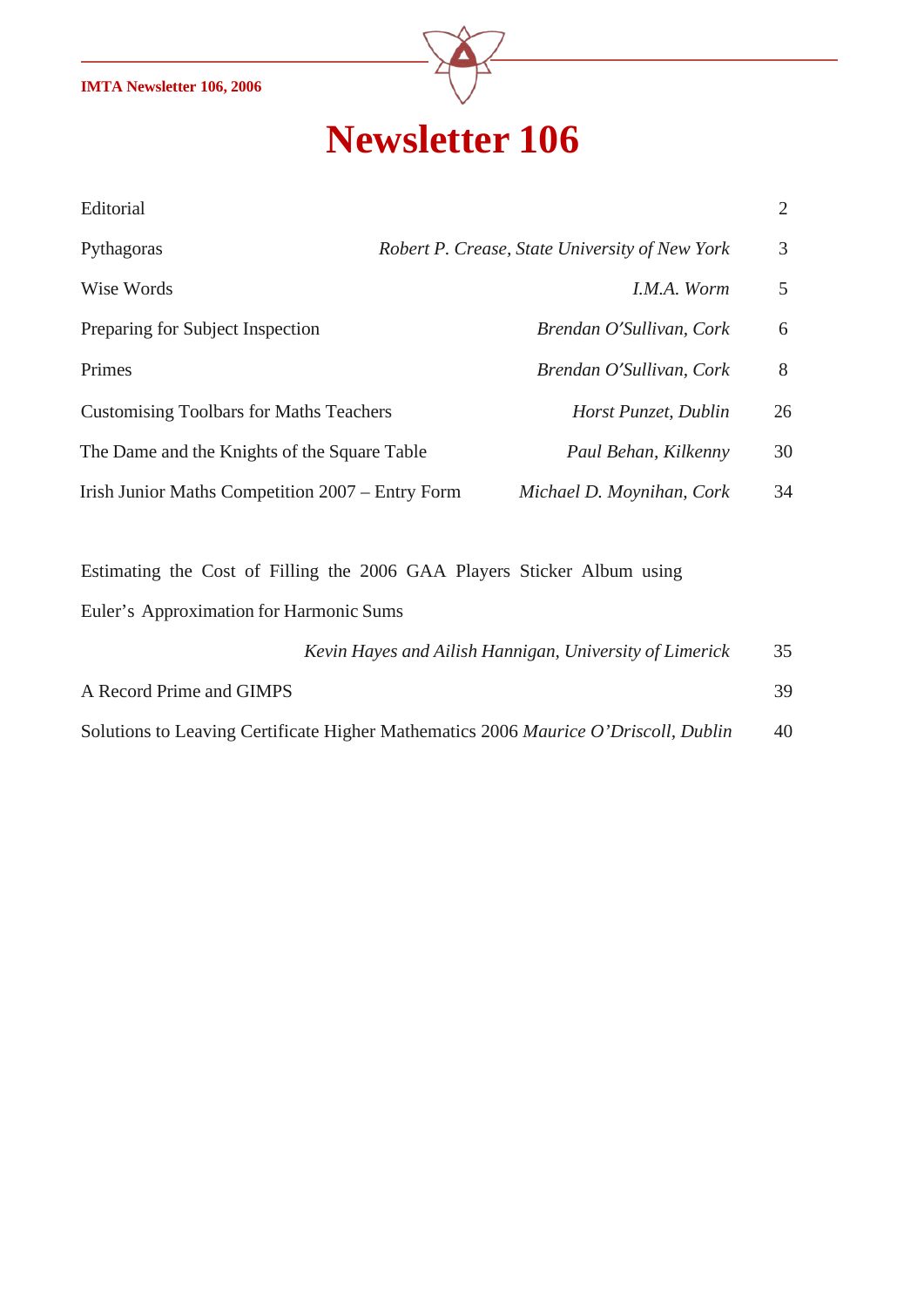<span id="page-4-0"></span>**IMTA Newsletter 107, 2007**



| Editorial                                                                           |                                               | $\overline{2}$ |
|-------------------------------------------------------------------------------------|-----------------------------------------------|----------------|
| Some Applications of Leaving Certificate Mathematics                                | Donal Hurley, Cork                            | 3              |
| Irish Junior Maths Competition 2008 - Entry Form                                    | Michael D. Moynihan, Cork                     | 16             |
| Length: Area: Volume: Number                                                        | Brendan Kearney, S.J., California             | 17             |
| <b>Factoring Integer Quadratics</b>                                                 | Des MacHale, Cork                             | 22             |
| Let there be light! The Professional Development of the Maths Teacher               |                                               |                |
|                                                                                     | Brendan O'Sullivan, Cork                      | 27             |
| Dynamic Geometry: a comparison of Euklid and Geometer's Sketchpad                   |                                               |                |
|                                                                                     | David Kearney, Dublin                         | 30             |
| <b>Mathematical Education Experiences</b>                                           |                                               |                |
|                                                                                     | Sinead Breen, Joan Cleary, Ann O'Shea, Dublin | 40             |
| The Role of Language in the Demise of Logs                                          | Michael Brennan, Waterford                    | 44             |
| Are You Ready for Maths Week?                                                       | Neil Hallinan, Dublin; Eoin Gill, Waterford   | 52             |
| A Practical Application of Geometry                                                 | Michael O'Loughlin, Navan                     | 53             |
| Solutions to Leaving Certificate Higher Mathematics 2007 Maurice O'Driscoll, Dublin |                                               | 54             |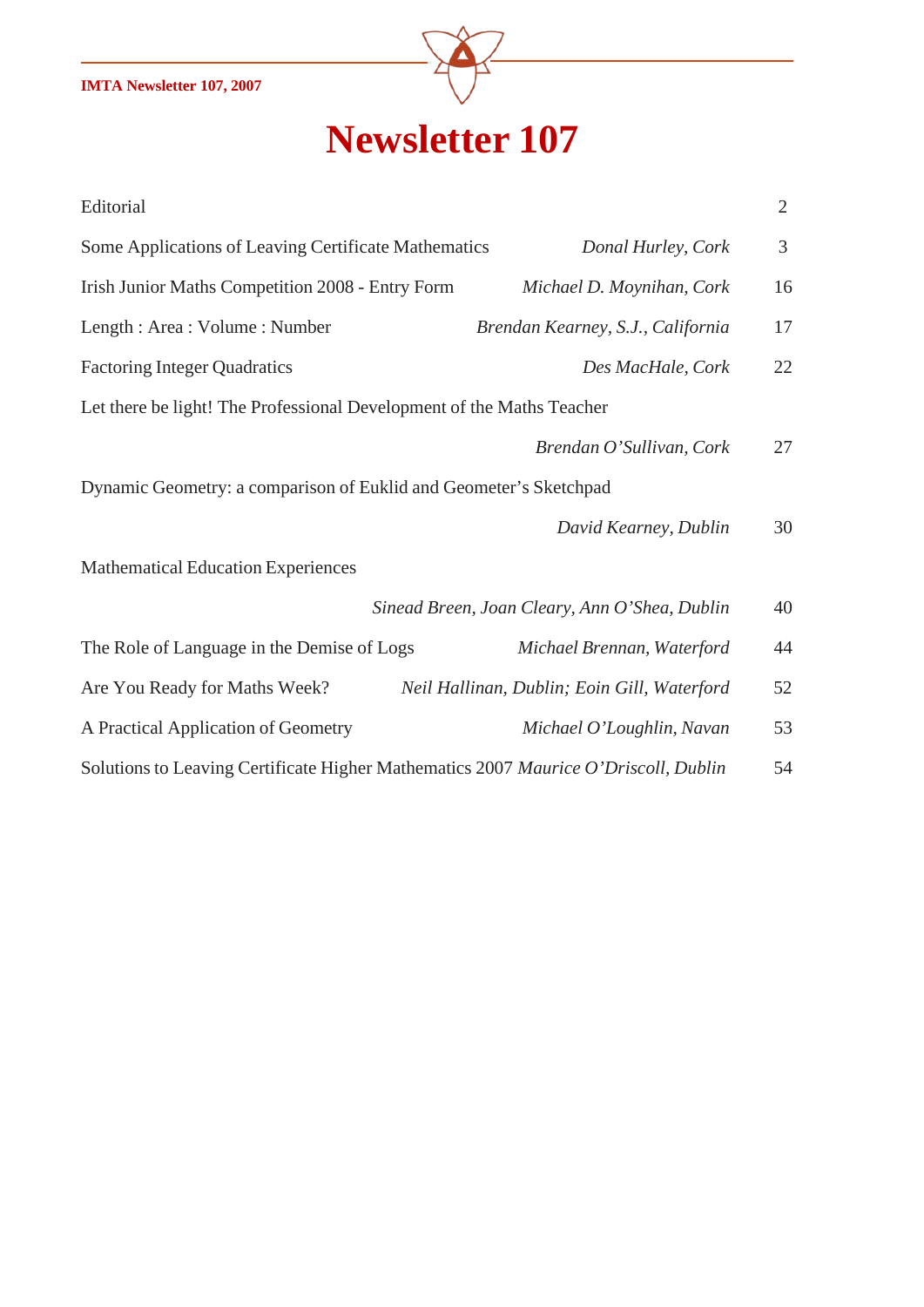<span id="page-5-0"></span>**IMTA Newsletter 108, 2008**



| Editorial                                                     |                                                | $\overline{2}$ |
|---------------------------------------------------------------|------------------------------------------------|----------------|
| Maths is a Funny Subject                                      | Fr. Ingram Memorial Lecture by Dr. Des MacHale |                |
|                                                               | Report by Neil Hallinan                        | 3              |
| Potential Uses of Datalogging in Mathematics Teaching         | Michael J.N. Delargey                          | 9              |
| Websites to Try Out                                           |                                                | 15             |
| <b>Irish Junior Mathematics Competition</b>                   | Michael J. Moynihan                            | 16             |
| A Mathematical Excavation                                     | Brendan O'Sullivan                             | 17             |
| Snippets                                                      |                                                | 20             |
| $x^n - a^n$ and some associated horror stories                | Fr. Brendan Kearney S.J.                       | 21             |
| Check This                                                    |                                                | 24             |
| A Practical Application of Matrix Multiplication              | Michael O'Loughlin, Navan                      | 25             |
| International Standard Book Numbers (ISBN) Check Digit Scheme |                                                |                |
|                                                               | Timothy Hanley, Cork                           | 26             |
| Maths Week                                                    |                                                | 33             |
| A Problem Of Differentiation                                  | Neil Hallinan, Dublin                          | 34             |
| <b>Using GeoGebra</b>                                         | Neil Hallinan, Dublin                          | 40             |
| For Younger Mathematics' Teachers                             | Neil Hallinan, Dublin                          | 41             |
| Mathematics of a Riddle and a Song                            | Michael O'Loughlin, Navan                      | 44             |
| A Response to 'The Demise of Logs'                            | Michael O'Loughlin, Navan                      | 47             |
| Newsletter 107 - Errata                                       |                                                | 48             |
| Bonanza!                                                      |                                                | 48             |
| Leaving Certificate Results Over the Years 2001-2008          | Neil Hallinan, Dublin                          | 49             |
| Solutions to Leaving Certificate Higher Mathematics 2008      | Maurice O'Driscoll                             | 50             |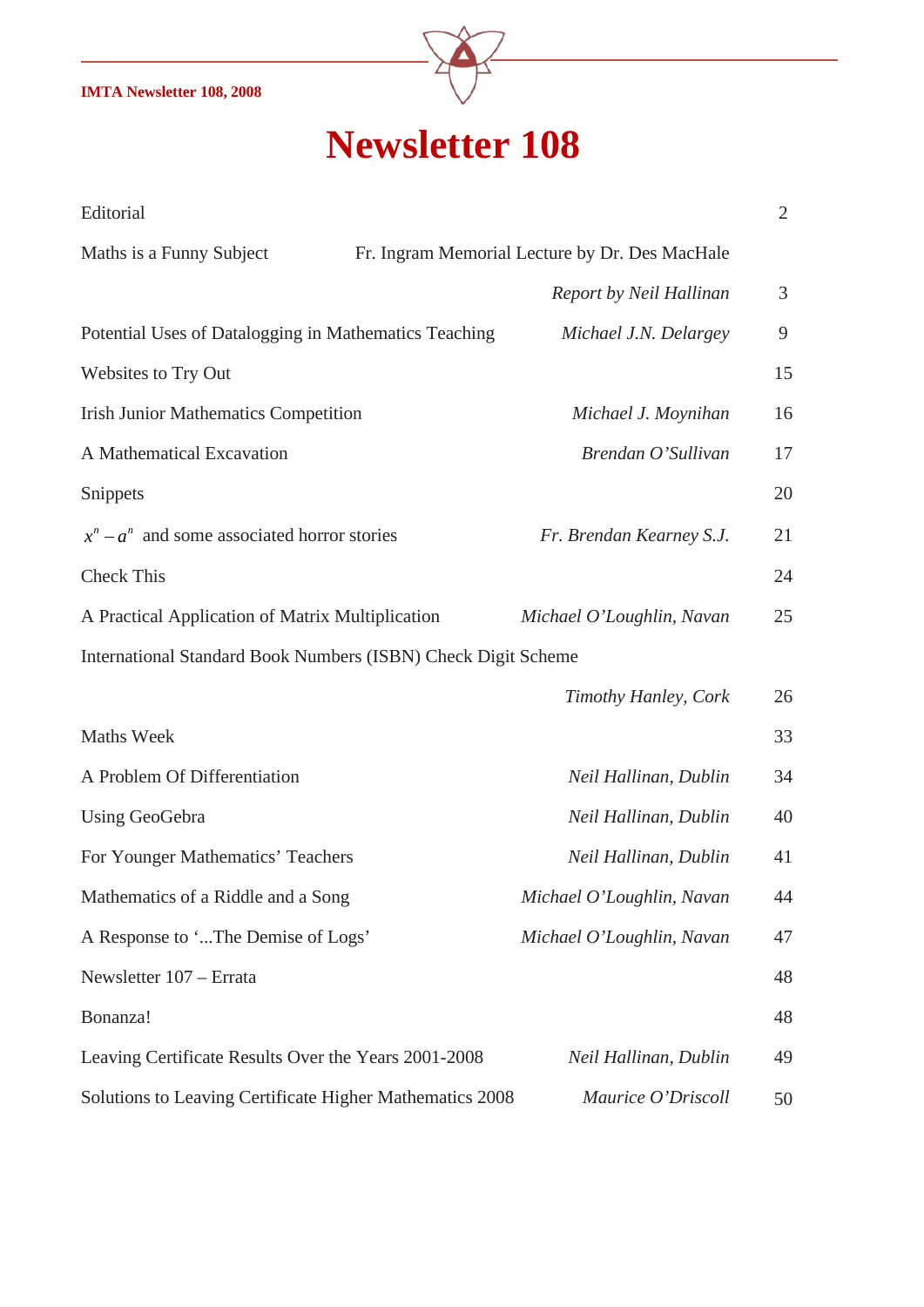

<span id="page-6-0"></span>

| Editorial                                                                           |                      | $\overline{2}$ |
|-------------------------------------------------------------------------------------|----------------------|----------------|
| Problem Solving in Second Level Mathematics - The Finnish Experience Erkki Pehkonen |                      | 3              |
| A Practical Problem?                                                                |                      | 13             |
| Groups and the Mosaics of the Alhambra                                              | Neil Hallinan        | 14             |
| <b>Irish Junior Mathematics Competition Entry Form</b>                              | Michael Moynihan     | 20             |
| <b>School Geometry</b>                                                              | Anthony G. O'Farrell | 21             |
| <b>Maths Week</b>                                                                   |                      | 28             |
| The Importance of being Beautiful in Mathematics                                    | Fiacre Ó Cairbre     | 29             |
| Multiplication in Algebra Revisited                                                 | John Courlander      | 45             |
| A Summary of Efficient Numerical Tests of Robin's Reformulation Of The Riemann      |                      |                |
| Hypothesis - A Young Scientist Project Gary Carr, Graham McGrath, Daragh Moriarty   |                      | 46             |
| Simple Cables - A Young Scientist Project                                           | Helen Iliff          | 47             |
| The First International GeoGebra Conference                                         | David Hobson         | 48             |
| Just for Fun                                                                        | John Courlander      | 50             |
| Ireland and the IMO (1988-2009)                                                     | Gordon Lessells      | 51             |
| Solutions to Leaving Certificate Mathematics Higher Level 2009                      | Maurice O'Driscoll   | 59             |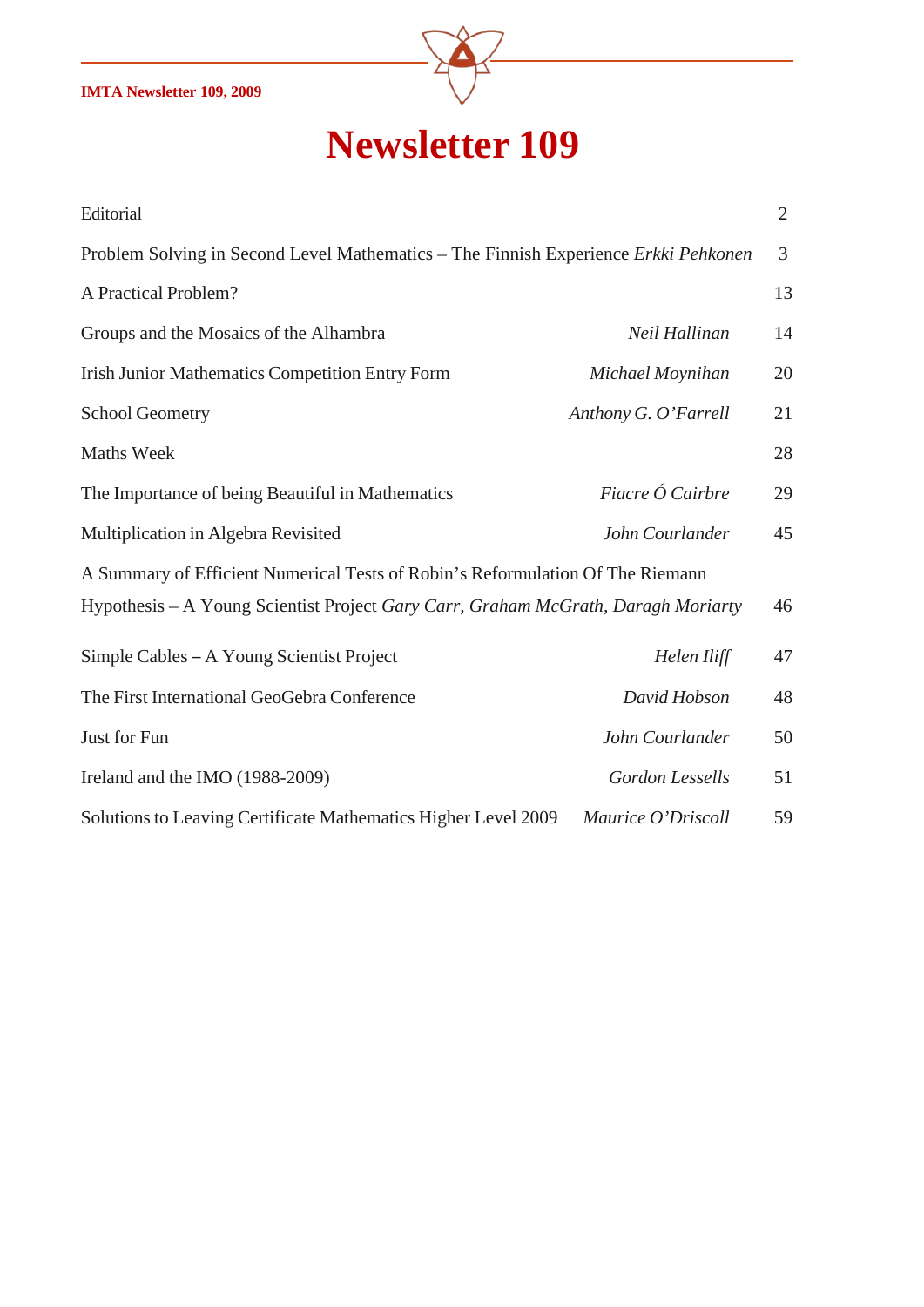### <span id="page-7-0"></span>**IMTA Newsletter 110, 2010**



| Editorial                                                                            |                            | $\overline{2}$ |
|--------------------------------------------------------------------------------------|----------------------------|----------------|
| IMTA Branch Officers 2009/2010                                                       |                            | 3              |
| Pure Mathematics and its Everyday Applications                                       | Thomas J. Laffey           | 5              |
| Multiplication Time-line                                                             | Neil Hallinan              | 13             |
| Some Problems about Area and Perimeter Vassily I. Bernik and Anthony G. O'Farrell    |                            | 14             |
| Perpendicular Distance of a Point from a Line – a Selection of Proofs of the Formula |                            |                |
|                                                                                      | <b>Andrew Pomeroy</b>      | 23             |
| Measuring Area – from Rectangle to Triangle                                          | Michael O'Loughlin         | 27             |
| Jobs in Geometry                                                                     | Neil Hallinan              | 30             |
| Visualising Roots of a Complex Number                                                | Michael O'Loughlin         | 31             |
| A Right-angled Triangle and its Incircle                                             | Michael O'Loughlin         | 35             |
| Some Properties of the Mean and Standard Deviation                                   | Michael O'Loughlin         | 37             |
| Irish Junior Mathematics Competition, 2011 – Entry Form                              |                            | 41             |
| Irish Junior Mathematics Competition, 2010: Report                                   | Mícheál D. Ó Muimhneacháin | 42             |
| Top Scores in the Irish Junior Maths Competition, 2010 Mícheál D. Ó Muimhneacháin    |                            | 43             |
| The Emblem of the IMTA – from the archives                                           |                            | 44             |
| The Boyle Medal                                                                      |                            | 44             |
| The Pi Quiz                                                                          | Edward Williamson          | 45             |
| The Bookmaker's Code!                                                                | Brendan O'Sullivan         | 46             |
| A Piece of $\pi$                                                                     | Brendan O'Sullivan         | 48             |
| <b>Maths Week</b>                                                                    |                            | 49             |
| Project Maths – a commentary                                                         | Brendan O'Sullivan         | 50             |
| On the removal of Zero from the Natural Numbers                                      | Neil Hallinan              | 52             |
| Circle - Prime                                                                       | Neil Hallinan              | 53             |
| <b>Cutting Edge Mathematics (and English)</b>                                        | Neil Hallinan              | 54             |
| Enlargement or L.A.V.                                                                | A.E. Mouse                 | 55             |
| A Mathbox Matchbox                                                                   | Neil Hallinan              | 56             |
| Simpson's Rule                                                                       | John Courlander            | 58             |
| Radius of an Incircle - Simplified                                                   | John Courlander            | 60             |
| A Look at Pythagorean Triples and Further Connections                                | John Courlander            | 62             |
| <b>Magic Numbers</b>                                                                 | John Courlander            | 63             |
| New Maths and Old Mathematics                                                        | John Courlander            | 64             |
| Leaving Certificate Mathematics (Project Maths) 2010, Model Solutions                |                            | 65             |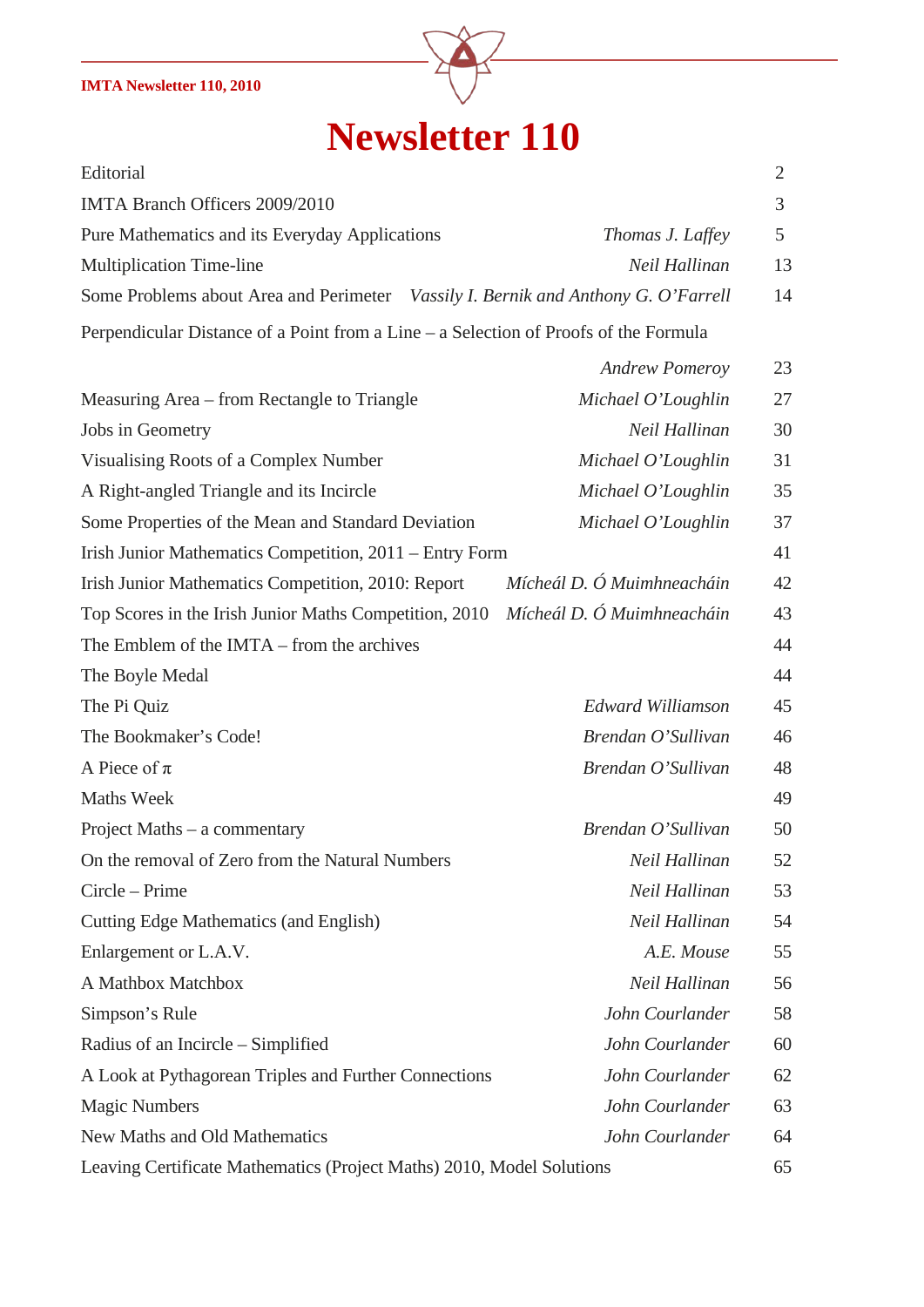### **IMTA Newsletter 111, 2011**

<span id="page-8-0"></span>

| Editorial                                                                           |                               | $\overline{2}$ |
|-------------------------------------------------------------------------------------|-------------------------------|----------------|
| <b>Industrial Applications of Mathematics</b>                                       | Paul Sheridan                 | 3              |
| <b>Mathematical Puzzles</b>                                                         | Michael Moynihan              | 16             |
| Solutions (to Mathematical Puzzles)                                                 |                               | 18             |
| Perpendicular Slopes - A Model                                                      | Neil Hallinan                 | 20             |
| The All-pervasive Quadratic Function                                                | Finbarr Holland               | 21             |
| When the Numbers Don't Add Up                                                       | <b>Brendan Prunty</b>         | 37             |
| From the archives 1967: Why Mathematics? C. Lanczos                                 | Contributed by M. Moynihan 40 |                |
| Mathematics - A Timeline                                                            | John Courlander               | 48             |
| <b>Backward Teaching</b>                                                            | John Courlander               | 51             |
| <b>Lessons from Finland</b>                                                         | Brendan O'Sullivan            | 54             |
| Review of the ATM Conference 2011                                                   | Eoghan O'Leary                | 57             |
| So Close to Africa, so far from England                                             | Edward Williamson             | 58             |
| Product Review: Digital Grinds by Outstanding Solutions                             | Eoghan O'Leary                | 59             |
| Cork Branch Annual Report September 2010 - August 2011                              |                               | 60             |
| A Geometrical Problem                                                               | John Courlander               | 61             |
| <b>Makers of Mathematics</b>                                                        | John Courlander               | 62             |
| Time to go to the Moon                                                              | John Courlander               | 63             |
| To Unreasonable Numbers                                                             | Neil Hallinan                 | 64             |
| Solution to A Geometrical Problem                                                   | Neil Hallinan                 | 65             |
| Top Scores in the Junior Maths Competition, 2011                                    | Mícheál D. Ó Muimhneacháin    | 66             |
| Junior Maths Competition, 2012 – Entry Form                                         | Mícheál D. Ó Muimhneacháin    | 67             |
| <b>Reading Material</b>                                                             | Mícheál D. Ó Muimhneacháin    | 68             |
| Leaving Certificate Higher Mathematics (Project Maths) 2011 Model Solutions Paper I |                               | 69             |

Leaving Certificate Higher Mathematics (Project Maths) 2011 Model Solutions Paper II 81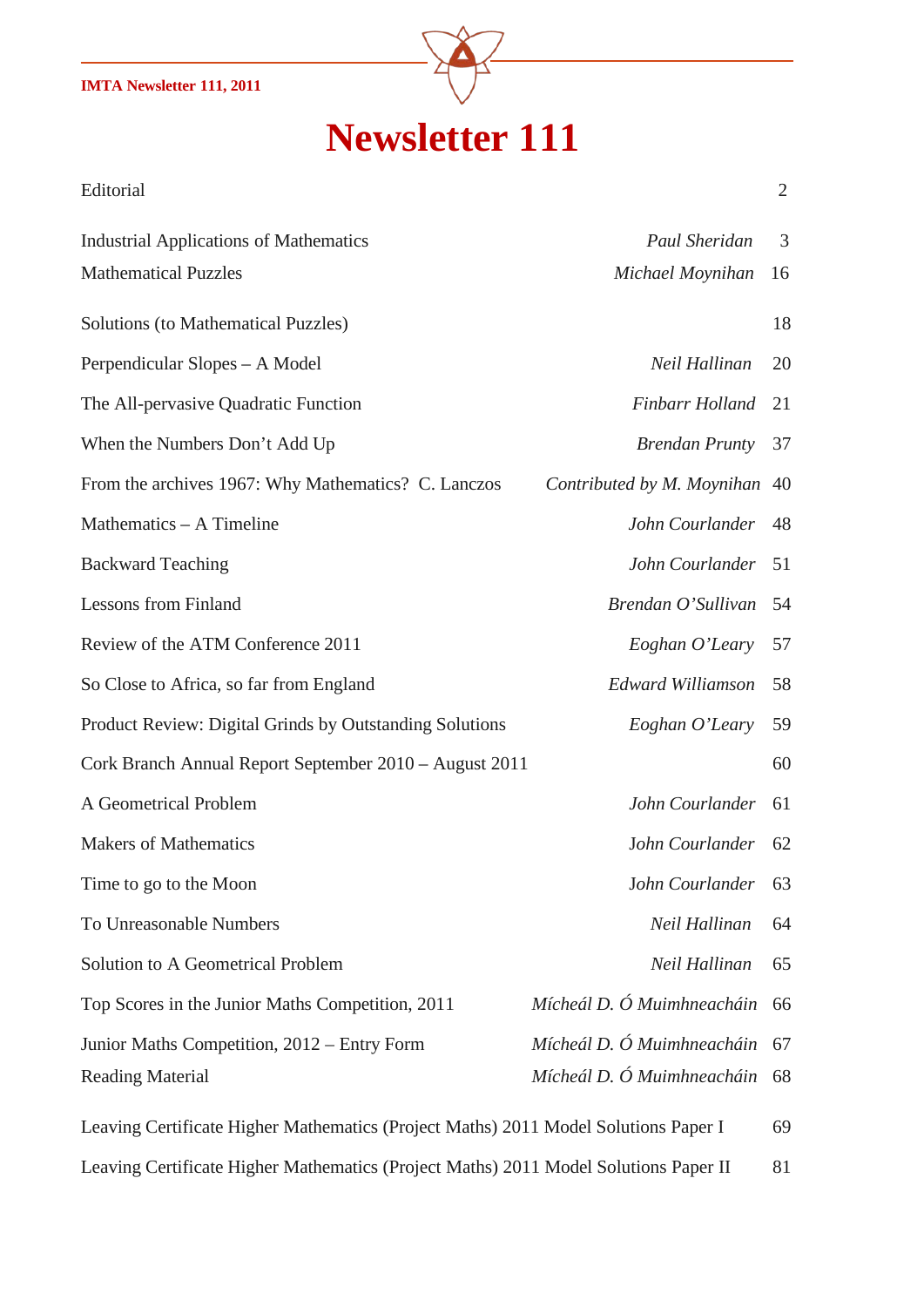### <span id="page-9-0"></span> **IMTA Newsletter 112, 2012**



| Editorial                                                                                |                            | $\overline{2}$ |
|------------------------------------------------------------------------------------------|----------------------------|----------------|
| IMTA Branch Officers 2011-2012                                                           |                            | 3              |
| In Sunshine and in Rain on the Atlantic Ocean                                            | Edward Williamson          | 4              |
| Education in the Land of the Alps                                                        | Brendan O'Sullivan         | 5              |
| A Piece in Pilish!                                                                       | Neil Hallinan              | 6              |
| Review of 'Brainsnack' as a Classroom Resource                                           | Brendan O'Sullivan         | $\overline{7}$ |
| Ahead of the Posse with Pythagoras                                                       | John Courlander            | 8              |
| <b>Maths Week Ireland</b>                                                                |                            | 9              |
| Geometry and Invariance as a Problem-solving Tool                                        | Michael O'Loughlin         | 10             |
| The Point of Intersection of Two Touching Circles                                        | Michael O'Loughlin         | 14             |
| MathsFest 2012                                                                           |                            | 15             |
| Three Circles Touching Externally                                                        | Michael O'Loughlin         | 16             |
| An Interesting Trigonometric Diagram                                                     | Michael O'Loughlin         | 19             |
| Circles in a Semicircle                                                                  | Michael O'Loughlin         | 20             |
| Premiere Le9on de Mathematiques                                                          | John o Dalkey              | 24             |
| <b>Safecracker Puzzles</b>                                                               | John Courlander            | 26             |
| The Hailstone Sequence                                                                   | Neil Hallinan              | 28             |
| Irish Junior Mathematic s Competition, 2012 : Final Micheal D. Ó Muimlmeachain           |                            | 34             |
| Answer Key: Irish Junior Mathematics, 2012: Final                                        | Micheal D. Ó Muimlmeachain | 39             |
| Top Scores in the Irish Junior Maths Competition                                         | Micheal D. Ó Muimlmeachain | 40             |
| On Problem Solving                                                                       | Micheal D. Ó Muimlmeachain | 40             |
| Junior Maths Competition, 2013 - Entry Form                                              | Micheal D. Ó Muimlmeachain | 41             |
| Appreciation : Joe Devine                                                                | Sean Close                 | 42             |
| Leaving Certificate Higher Mathematics (Project Maths) 2012, Model Solutions Paper I     |                            | 43             |
| Leaving Certificate Higher Mathematics (Project Maths) 2012, Model Solutions Paper II 59 |                            |                |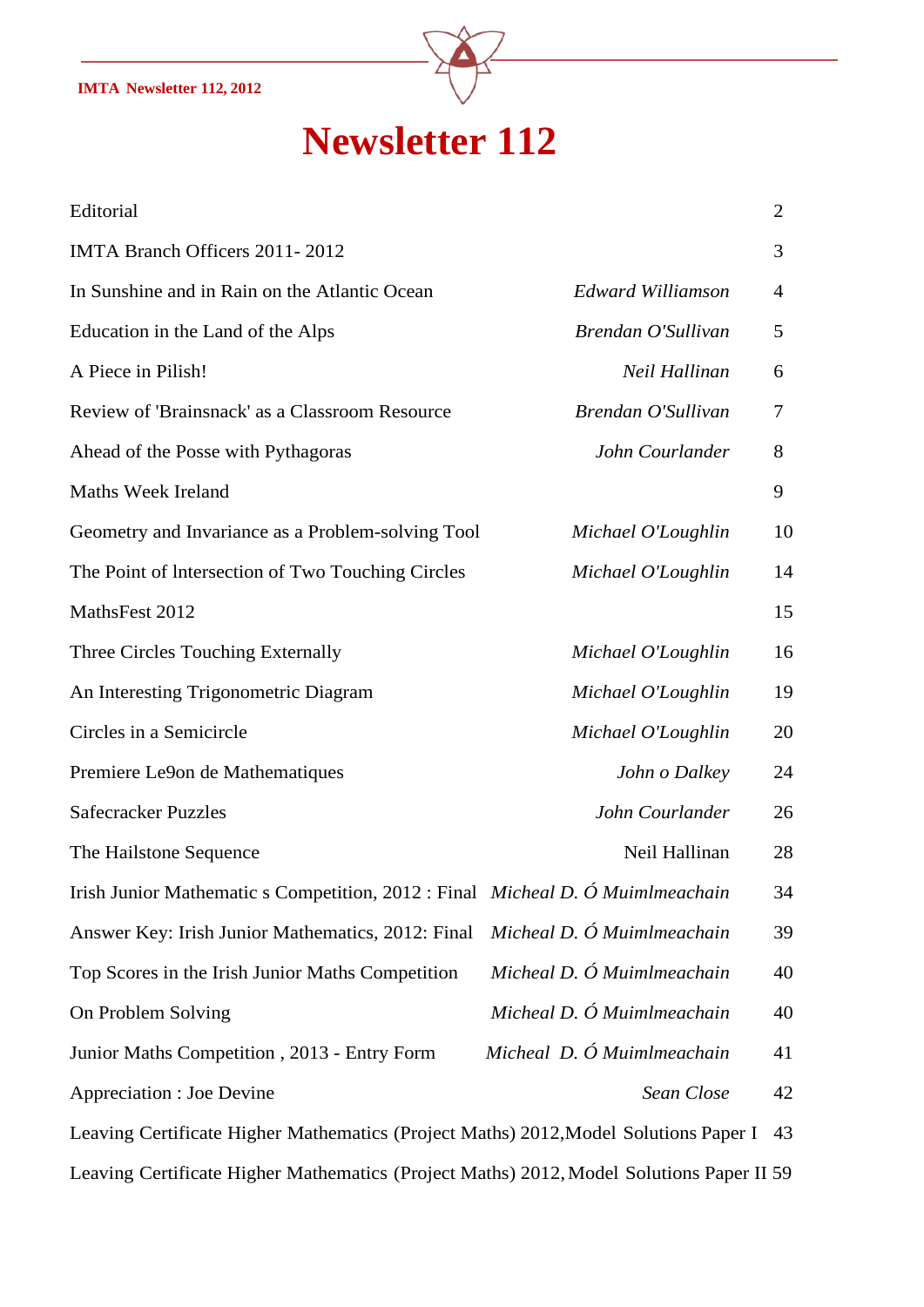<span id="page-10-0"></span>**IMTA Newsletter 2013 Special Archive Edition**



# **[Newsletter 113S \(special\)](#page-0-0)**

| The First Newsletter: June 1964                            |                       | $\overline{2}$ |
|------------------------------------------------------------|-----------------------|----------------|
| How We Began                                               |                       | 3              |
| My Visit to Athens                                         | J. R. Timoney         | 6              |
| The Second Newsletter: December 1964                       |                       | 11             |
| <b>Standing Committee</b>                                  |                       | 12             |
| Report of Standing Committee and Reports from Branches     |                       | 15             |
| The Challenge of Mathematics                               | Professor Halberstam  | 24             |
| Sets and Syllogisms                                        | Stephen O'Brien       | 27             |
| Some Ideas on Computers                                    | Rev. R. Ingram S.J.   | 33             |
| The Mathematics Conference in Oxford                       | Sr. Mary Eustace O.P. | 38             |
| Newsletter No. 47: October 1981 - Extracts                 |                       | 41             |
| A Brief History of the Calculus                            | Raymond J. McGivney   | 42             |
| <b>Fairground Chances</b>                                  | Brendan Kearney S.J.  | 56             |
| Newsletter No. 51: March 1983 - Extract                    |                       | 59             |
| Pennies for your Thoughts                                  | Douglas Quadling      | 60             |
| Newsletter No. 58: April 1985 - Extracts                   |                       | 69             |
| Isosceles Triangles and Equal Bisectors of the Base Angles | J. R. Timoney         | 70             |
| <b>Rabbit Mathematics</b>                                  | Anthony G. O'Farrell  | 74             |
| Newsletter No. 70: May 1989 - Extract                      |                       | 85             |
| The Use of a Theorem                                       | John Courlander       | 86             |
| Newsletter No. 79: 1992 - Extract                          |                       | 91             |
| A Creative Mathematics Lesson Using Visual Guided Imagery  | Carrie Ann Westlin    | 92             |
| Newsletters No. 81 & 82: 1993 - Extract                    |                       | 105            |
| <b>Making Mathematics Less Dotty</b>                       | Des MacHale           | 106            |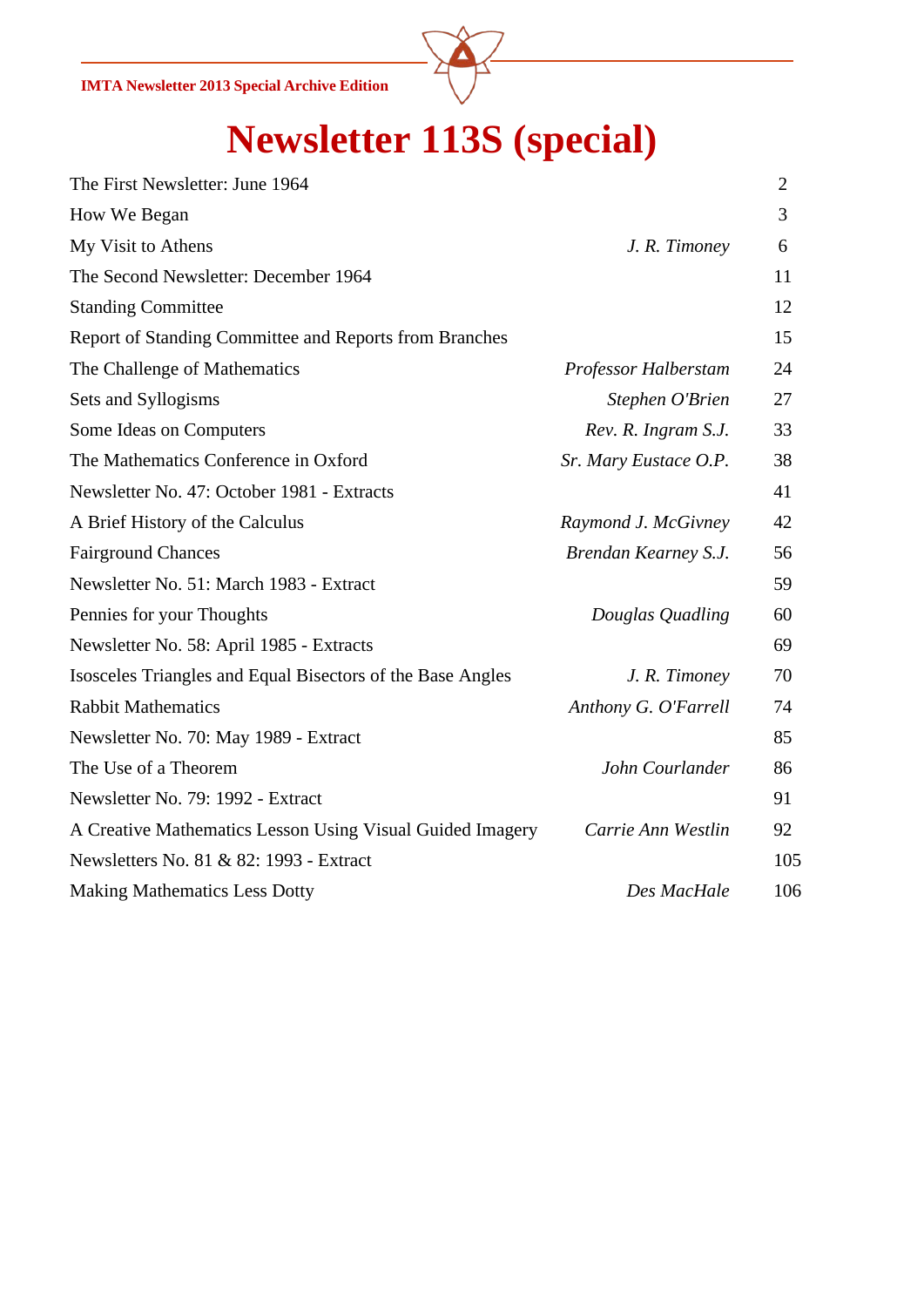

<span id="page-11-0"></span>

| Activities of the IMTA Council 2012-2013                                            |                                       | 3              |
|-------------------------------------------------------------------------------------|---------------------------------------|----------------|
| <b>Accenture Awards</b>                                                             |                                       | $\overline{4}$ |
| From Josephus to Fionn MacCumhaill: Fr. Ingram Memorial Lecture                     |                                       |                |
|                                                                                     | From the Talk by Nollaig Ó Donnabháin | 5              |
| Freedom in Mathematics and its Educational Value                                    | Fiacre Ó Cairbre                      | 8              |
| Shakunta la Devi                                                                    | Neil Hallinan                         | 15             |
| MathsFest 2012 - Report                                                             | Cork Branch                           | 16             |
| The Ambiguous Case of the Sine Rule                                                 | Michael O'Loughlin                    | 18             |
| Analemma - What's That? (Parts 1, 2, 3, 4)                                          | Neil Hallinan                         | 21             |
| In Need of Mental Stimulation                                                       | Michael Moynihan                      | 46             |
| Irish Junior Mathematics Competition 2013 – Final with Answers                      |                                       | 52             |
| Top Scores in the Irish Junior Mathematics Competition 2013                         |                                       |                |
|                                                                                     | Micheal D. Ó Muimlmeachain            | 58             |
| Irish Junior Maths Competition 2014 - Entry Form Micheal D. Ó Muimlmeachain         |                                       | 59             |
| Review of 'themathstutor.ie' as a Teaching and Learning Resource Brendan O'Sullivan |                                       | 60             |
| Comenius Project: Is e-learning in Maths for Students Across Europe Possible?       |                                       |                |
|                                                                                     | Colin Townsend                        | 62             |
| Maths Week Ireland                                                                  |                                       | 67             |
| Jessica's IMO Report, 2013                                                          | Jessica Weitbrecht                    | 68             |
| Notes on The International Mathematical Olympiad, 2013 Compiled by Neil Hallinan    |                                       | 78             |
| Note on the Use of Marking Schemes                                                  | Newsletter Editor                     | 79             |
| The Meaning of Maths: Reflections on Mathematical Education                         | Siddharta Sen                         | 80             |
| <b>Induction Without Assumption</b>                                                 | Michael O'Loughlin                    | 89             |
| "A Salutary Lesson"                                                                 | Finbarr Holland                       | 90             |
| Solutions to Exercises given in 'A Salutary Lesson'                                 | Finbarr Holland                       | 94             |
| A Cracking Puzzle                                                                   | Neil Hallinan                         | 96             |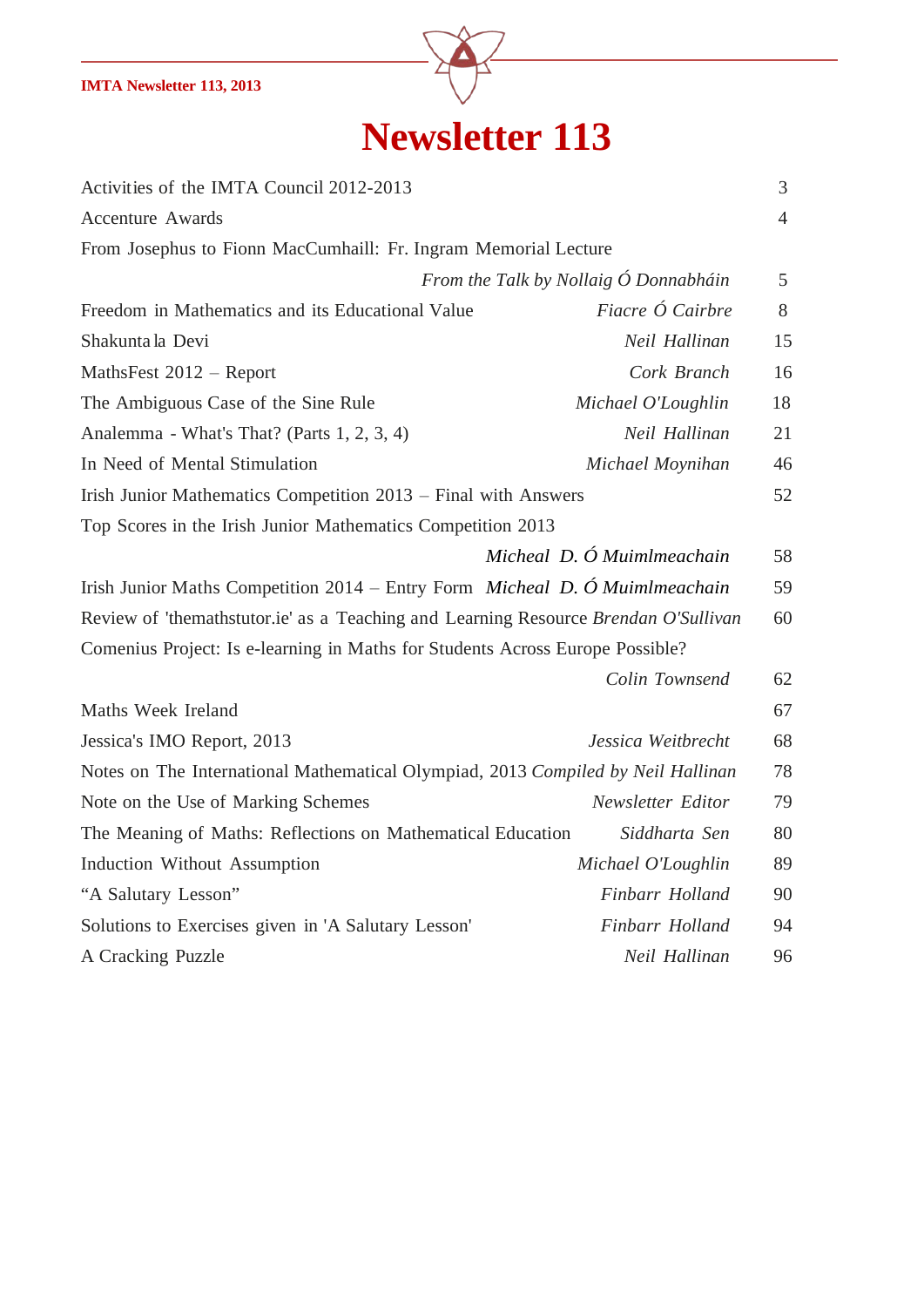### <span id="page-12-0"></span>**IMTA Newsletter 114, 2014**



| Editorial                                                                                |                                           | $\overline{2}$ |
|------------------------------------------------------------------------------------------|-------------------------------------------|----------------|
| Notes from Council                                                                       |                                           | 3              |
| A Special Presentation to Fr. Brendan Steen C.M.                                         |                                           | 3              |
| Address to IMTA 50th Anniversary Celebration by President Michael D. Higgins             |                                           | $\overline{4}$ |
| Fr. Ingram Memorial Lecture: 'Celebrating the past, embracing the present, and preparing |                                           |                |
| for future change.'                                                                      | Elizabeth Oldham                          | 6              |
| A big 'thank you' to Neil Hallinan                                                       | Elizabeth Oldham                          | 9              |
| A Construction Activity                                                                  | Michael O'Loughlin                        | 10             |
| The Mathematics of Snooker                                                               | Neil Hallinan                             | 14             |
| Geometry in the Transition from Primary to Post-Primary                                  |                                           |                |
|                                                                                          | Patrick D. Barry and Anthony G. O'Farrell | 22             |
| Awards and Competitions: Accenture Award; The IMO in Cape Town; Team Math 2014;          |                                           | 40             |
| John Hooper Medal in Statistics; Peter's Problem; The Pi Quiz                            |                                           |                |
| En passant' - Look! No Calculator!                                                       |                                           | 41             |
| Irish Junior Mathematics Competition: Questions, Solutions, Results Michael Moynihan     |                                           | 42             |
| Irish Junior Mathematics Competition 2015 Entry Form                                     | Michael Moynihan                          | 53             |
| A Cracking Puzzle: Solution                                                              | Neil Hallinan                             | 54             |
| Fr. Brendan Kearney: An Appreciation                                                     |                                           | 62             |
| <b>Street Math</b>                                                                       | Robin Harte                               | 63             |
| The Fields Medal, 2014                                                                   |                                           | 63             |
| Have You Tried Virtual Manipulatives?                                                    |                                           | 64             |
| This Puzzle is a Killer                                                                  | Neil Hallinan                             | 64             |
| IMTA 50th Jubilee Celebration and MathsFest Photos                                       |                                           | 65             |
| Peter's Problem 2013 - 2014: The Problem and Solution Dominic Guinan & Committee         |                                           | 69             |
| Reflections following the 'Fail Better' Exhibition                                       | Neil Hallinan                             | 76             |
| Developing Problem-solving Approaches to Teaching: Theory and Practice                   | Aoibhinn Ní Shuilleabháin                 | 79             |
| The IMTA Archives                                                                        |                                           | 82             |
| The Poisoned Wine Problem – Solution                                                     | Neil Hallinan                             | 83             |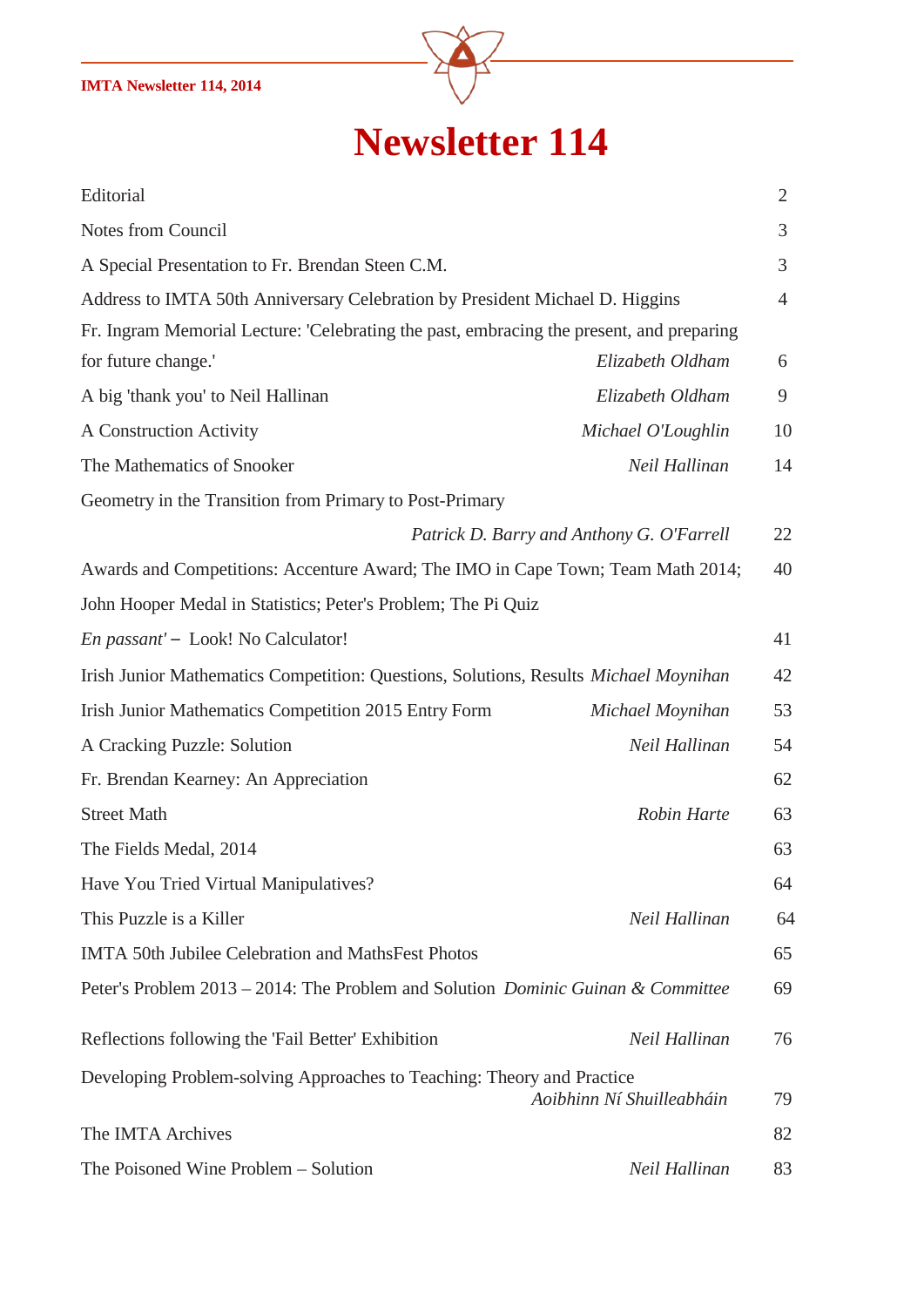

<span id="page-13-0"></span>

| Peter's Problem 2015                                                                        | Dominic Guinan & Neil Hallinan  | 2              |
|---------------------------------------------------------------------------------------------|---------------------------------|----------------|
| Peter's Problem 2015 – Solution                                                             | Neil Hallinan & Dominic Guinan  | $\overline{4}$ |
| The Maths of a Rigged Roulette Wheel <i>Calum O'Donnell, Patryk Lis &amp; Kieran Murphy</i> |                                 | 6              |
| Mathematics at the Edward Worth Library                                                     | Elizabethanne Boran             | 9              |
| Mathematics comes to the aid of Cell Biology                                                | <b>Martin Steer</b>             | 14             |
| Mathematics comes to the aid of Cell Biology II                                             | <b>Martin Steer</b>             | 19             |
| Unsolved problems in mathematics and their educational value                                | Fiacre O'Cairbre                | 24             |
| Lesson Study – A Mechanism for Maximizing Teaching Mathematics<br>through Problem Solving   | Anne Brosnan                    | 33             |
| Mathematics Education at Croke Park – CERME 10                                              | Maurice OReilly                 | 41             |
| Linear Regression $-$ an Introduction                                                       | Cian O' Loughlin                | 49             |
| Peter's Problem 2016                                                                        | Neil Hallinann & Dominic Guinan | 57             |
| Peter's Problem 2016 – Solution                                                             | Dominic Guinan & Neil Hallinann | 59             |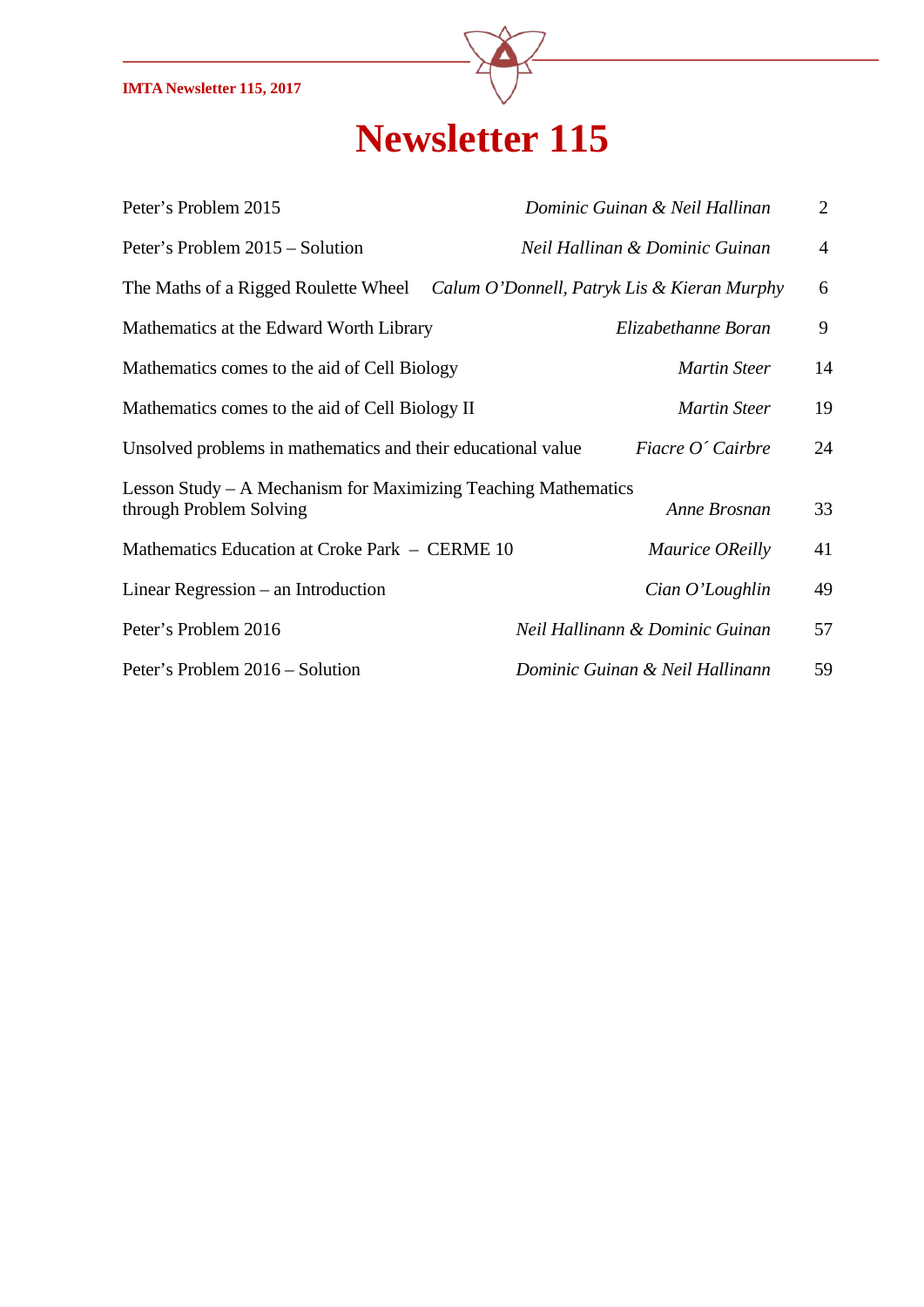

<span id="page-14-0"></span>

| Maths Counts 2018 Report                                                     | <b>Maths Development Team PDST</b> | 3  |
|------------------------------------------------------------------------------|------------------------------------|----|
| Peter's Problem 2017                                                         | Dominic Guinan & Neil Hallinan     | 16 |
| Peter's Problem 2017 – Solution                                              | Neil Hallinan & Dominic Guinan     | 17 |
| Extensions of Escott's Infinite Product Method for Calculating Square Roots  | Yaduvir Harhangi                   | 21 |
| Rev. Brendan P Steen C.M., 1921-2015                                         | Olivia Bree & Elizabeth Oldham     | 29 |
| Counting $\dots$ As Easy as 1, 2,3?                                          | Neil Hallinan                      | 34 |
| Envisioning New Horizons for Mathematics and Computer Science Education      | Cornelia Connolly & Tony Hall      | 41 |
| Students' Positive Engagement with Euler's Mathematical Demonstrations       | Ciarán Mac an Bhaird               | 44 |
| MathsFest 2017                                                               | Brendan O'Sullivan                 | 49 |
| Generalisations of <i>n</i> -Space Geometric Projections and Transformations | Adam Kelly & Sam Enright           | 52 |
| John Courlander (1920–2018)                                                  | The Dublin Branch                  | 63 |
| Minus minus and minus by minus                                               | Michael O'Loughlin                 | 64 |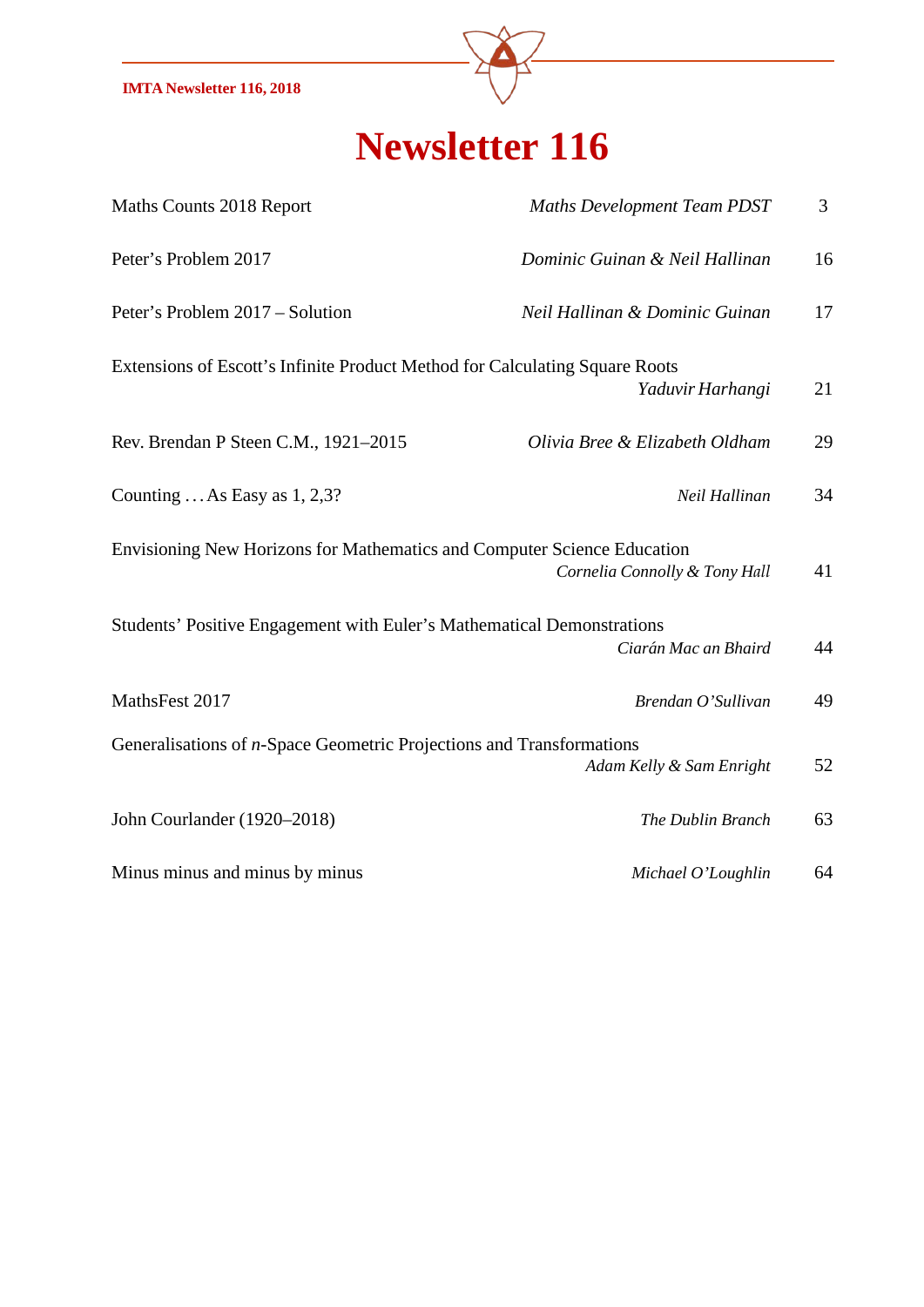### <span id="page-15-0"></span>**IMTA Newsletter 117, 2019**



| Peter's Problem 2018                                                      | Neil Hallinan & Dominic Guinan | 3  |
|---------------------------------------------------------------------------|--------------------------------|----|
| Peter's Problem 2018 – Solution                                           | Dominic Guinan & Neil Hallinan | 5  |
| A Mathematical Analysis of the Evolution of Rhythmic Cadence in Rap Music |                                |    |
|                                                                           | Matthew Blakeney               | 11 |
| Teaching the Shakespeare of Mathematics                                   | Neil Hallinan                  | 22 |
| Peter's Problem 2019                                                      | Dominic Guinan & Neil Hallinan | 24 |
| An interest in $e$                                                        | Cian O'Loughlin                | 30 |
| <b>Report on Maths Counts 2019</b>                                        | Stephen Gammell                | 34 |
| There is something about $\sqrt{2}$                                       | Neil Hallinan                  | 37 |
| On the Difference of Two Squares                                          | Michael O'Loughlin             | 45 |
| Report on MathsFest 2018                                                  | Seán Murphy                    | 50 |
| How Mathematics was taught 120 years ago                                  | Michael O'Loughlin             | 53 |
| A Note on Pythagoras                                                      | Michael O'Loughlin             | 64 |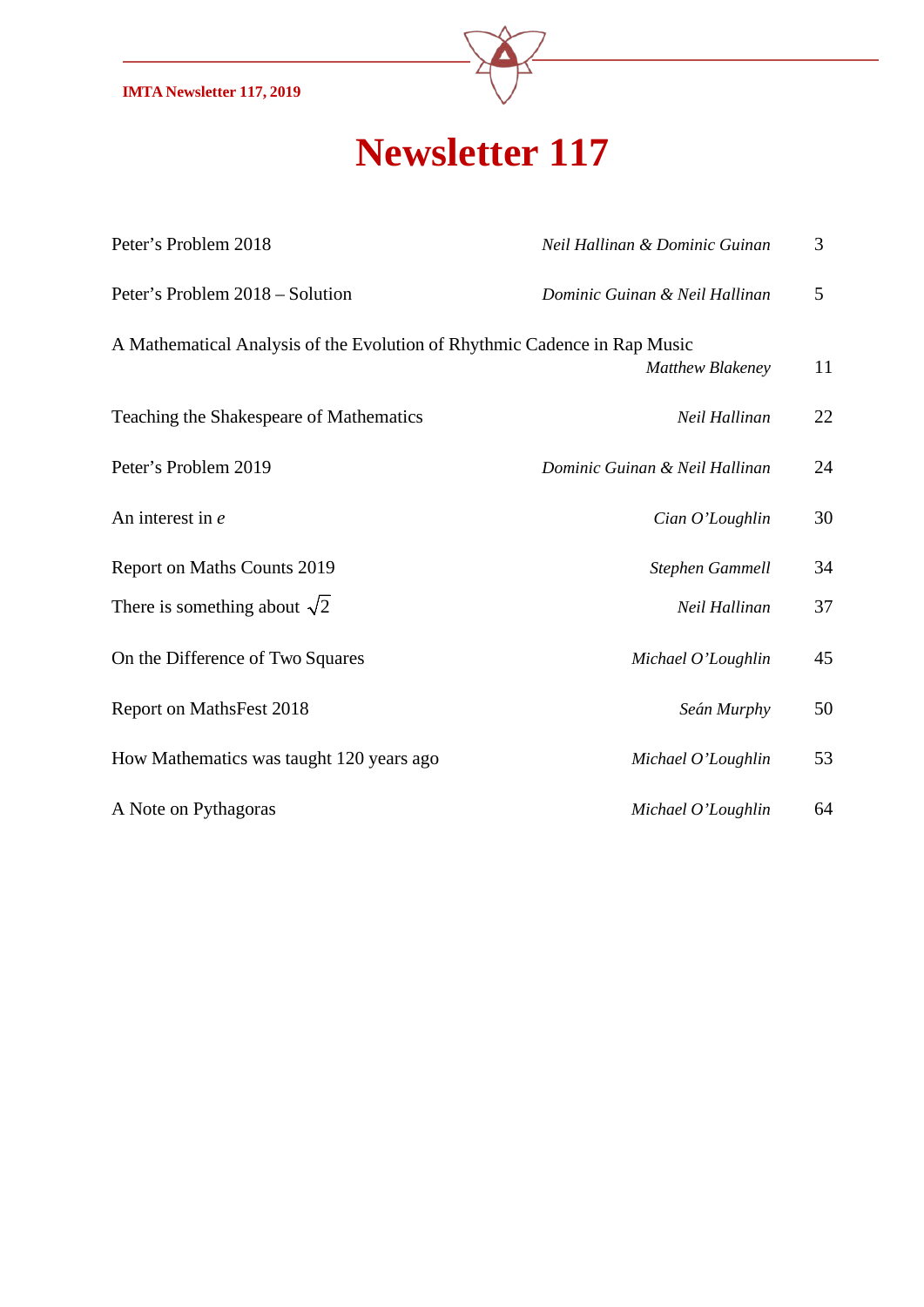

<span id="page-16-0"></span>

| <b>IMTA Council 2019 – 2020</b>                                                                                    |                   | 3              |
|--------------------------------------------------------------------------------------------------------------------|-------------------|----------------|
| IMTA Branches $2019 - 2020$                                                                                        |                   | $\overline{4}$ |
| The Emblem of the IMTA                                                                                             | from the Archives | 5              |
| First Year Maths Competition 2020 Reginal Round                                                                    |                   | $\tau$         |
| Teams Maths Quiz 2020 Reginal Round                                                                                |                   | 10             |
| On Triangles inscribed in the Unit Circle                                                                          | Finbar Holland    | 16             |
| 60 <sup>th</sup> Maths Olympiad in Bath, England                                                                   |                   | 31             |
| Peter's Problem 2020                                                                                               |                   | 34             |
| <b>Visualising Sums</b>                                                                                            | Ronan Flatley     | 39             |
| Transposition of formulae: the challenge of not 'moving'<br>Maryna Lishchynska, Catherine Palmer and Julie Crowley |                   | 47             |
| A little-used Formula                                                                                              | Paul Holland      | 49             |
| Peter's Problem 2021                                                                                               |                   | 52             |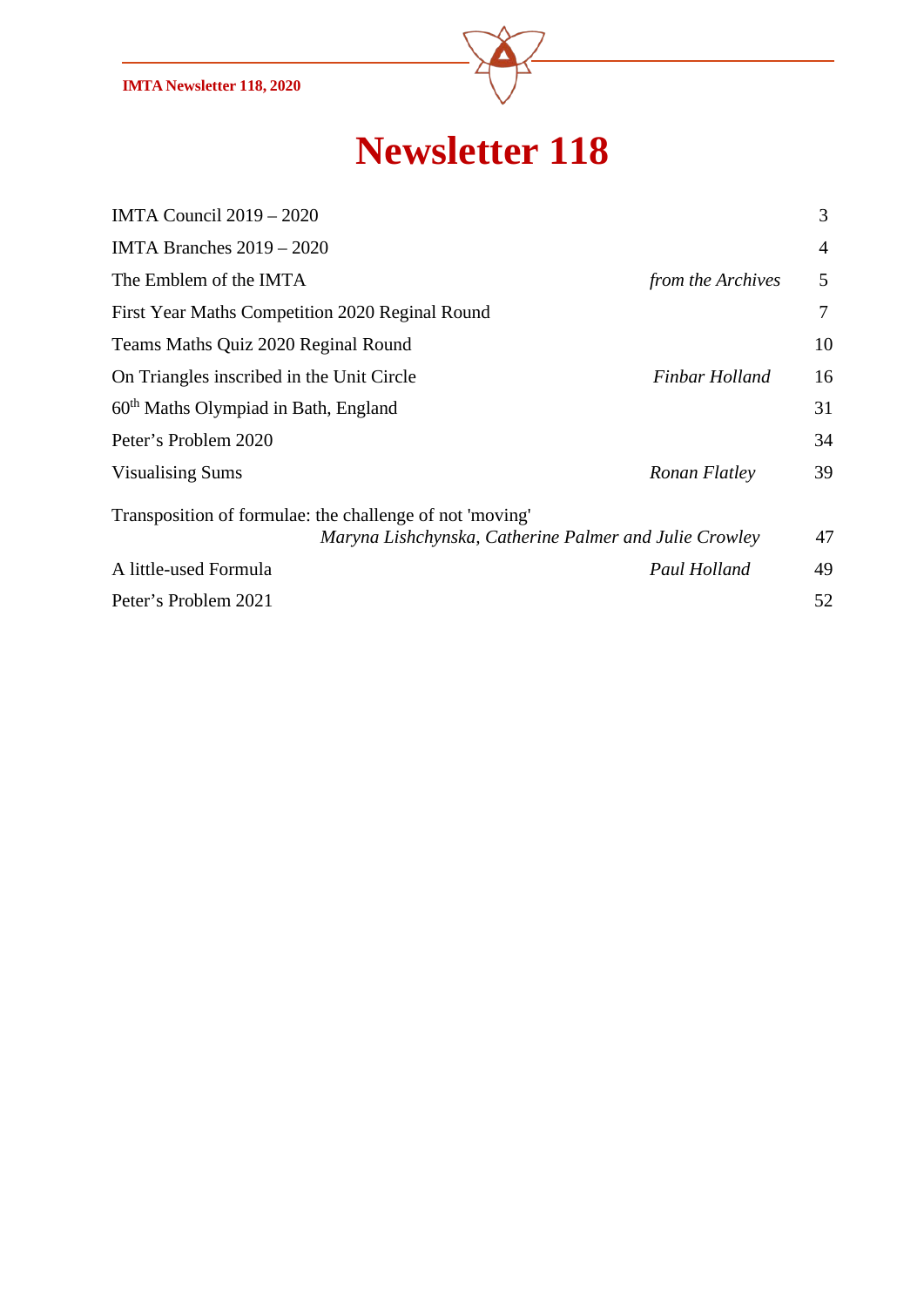

<span id="page-17-0"></span>

| <b>IMTA Council 2020 - 2021</b>                                                                                                |              | 3  |
|--------------------------------------------------------------------------------------------------------------------------------|--------------|----|
| IMTA Branches $2020 - 2021$                                                                                                    |              | 4  |
| <b>Welcome from Chairperson</b>                                                                                                |              | 5  |
| Junior Maths Competition 2021 Regional and Final                                                                               |              | 7  |
| Euler: a mathematician without equal and an overall nice guy                                                                   | Peter Lynch  | 18 |
| Numeracy in the Post-Primary Curriculum – Teachers Are Diving Deep!                                                            |              |    |
| Cornelia Connolly, Enda Donnelly, Stephen Gammell, Warren McIntyre, Enda Carr, Seamus Knox                                     |              | 20 |
| Death and Taxes                                                                                                                | Paul Holland | 24 |
| Peter's Problem 2020 – Solutions                                                                                               |              | 28 |
| Teachers' self-perceptions of mathematical knowledge for teaching at the transition<br>between primary and post-primary school |              |    |
| Niamh O'Meara, Mark Prendergast, Ian Cantley, Lorraine Harbison & Clare O'Hara                                                 |              | 40 |
| The gender gap in post-primary mathematics                                                                                     | Aidan Roche  | 61 |